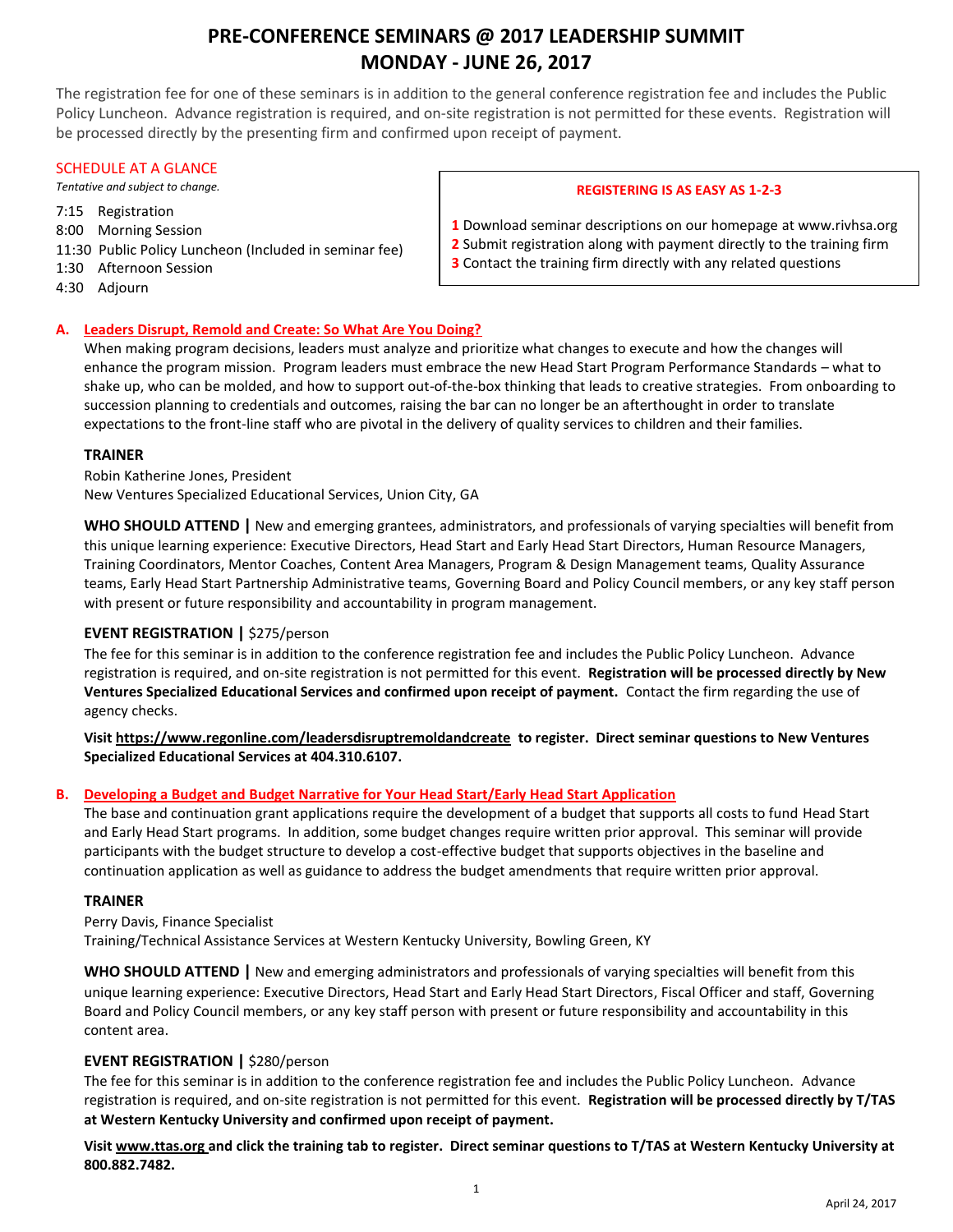# **PRE-CONFERENCE SEMINARS @ 2017 LEADERSHIP SUMMIT MONDAY - JUNE 26, 2017**

# **C. Head Start Human Resources Requirements**

Join the attorneys at Feldesman Tucker Leifer Fidell LLP for this hands-on, in-depth training covering important human resource (HR) issues facing Head Start programs including the human resources lifecycle, new requirements for staff qualifications, employer responsibility for social media communications, and other important HR matters.

### **TRAINERS**

Nicole Bacon, Partner Feldesman Tucker Leifer Fidell LLP, Washington, D.C. Alexandra Rosenblatt, Senior Associate Feldesman Tucker Leifer Fidell LLP, Washington, D.C.

**WHO SHOULD ATTEND |** New and emerging grantees, administrators, and professionals of varying specialties will benefit from this unique learning experience: Executive Directors, Head Start and Early Head Start Directors, Human Resource professionals, Governing Board and Policy Council members, or any key staff person with present or future responsibility and accountability regarding hiring, onboarding, staff development, or termination within the program.

# **EVENT REGISTRATION |** \$350/person

The fee for this seminar is in addition to the conference registration fee and includes the Public Policy Luncheon. Advance registration is required, and on-site registration is not permitted for this event. **Registration will be processed directly by Feldesman Tucker Leifer Fidell and confirmed upon receipt of payment.** 

**Visi[t http://headstart.peachnewmedia.com/store/seminar/seminar.php?seminar=93759](http://headstart.peachnewmedia.com/store/seminar/seminar.php?seminar=93759) to register. Direct seminar questions to Feldesman Tucker Leifer Fidell at jhirschfeld@ftlf.com.**

# **D. Strategic Leadership Skills: Use Your Personality Type to Enhance Communication, Interpersonal Relations and Building Trust to Optimize Program Outcomes**

Training alone does not change organizations; changed people change organizations. This skill building lab starts with a personality type test and energizes strategic leadership that transforms organizations. Participants will practice personality type strategies by building their personalized lifestyle collage. High-quality organizational structures, predictive analytics, assessments, and outcomes impact student and staffing needs. Leave leadership ready for comprehensive services and school readiness challenges.

#### **TRAINER**

Dr. Michael W. Gaffley, Founder Cultureal Talent Consultants LLC, Davie, Florida

**WHO SHOULD ATTEND |** New and emerging grantees, administrators, and professionals of varying specialties will benefit from this unique learning experience: Executive Directors, Head Start and Early Head Start Directors, Content Area Managers, Governing Board and Policy Council members, or any person with present or future leadership responsibility and accountability.

# **EVENT REGISTRATION |** \$270/person

The fee for this seminar is in addition to the conference registration fee and includes the Public Policy Luncheon. Advance registration is required, and on-site registration is not permitted for this event. **Registration will be processed directly by Cultureal Talent Consultants LLC and confirmed upon receipt of payment.** 

**Visit http:/[/www.cultureal.com](http://www.cultureal.com/) to register. Direct seminar questions to Cultureal Talent Consultants at dtbc@cultureal.com.**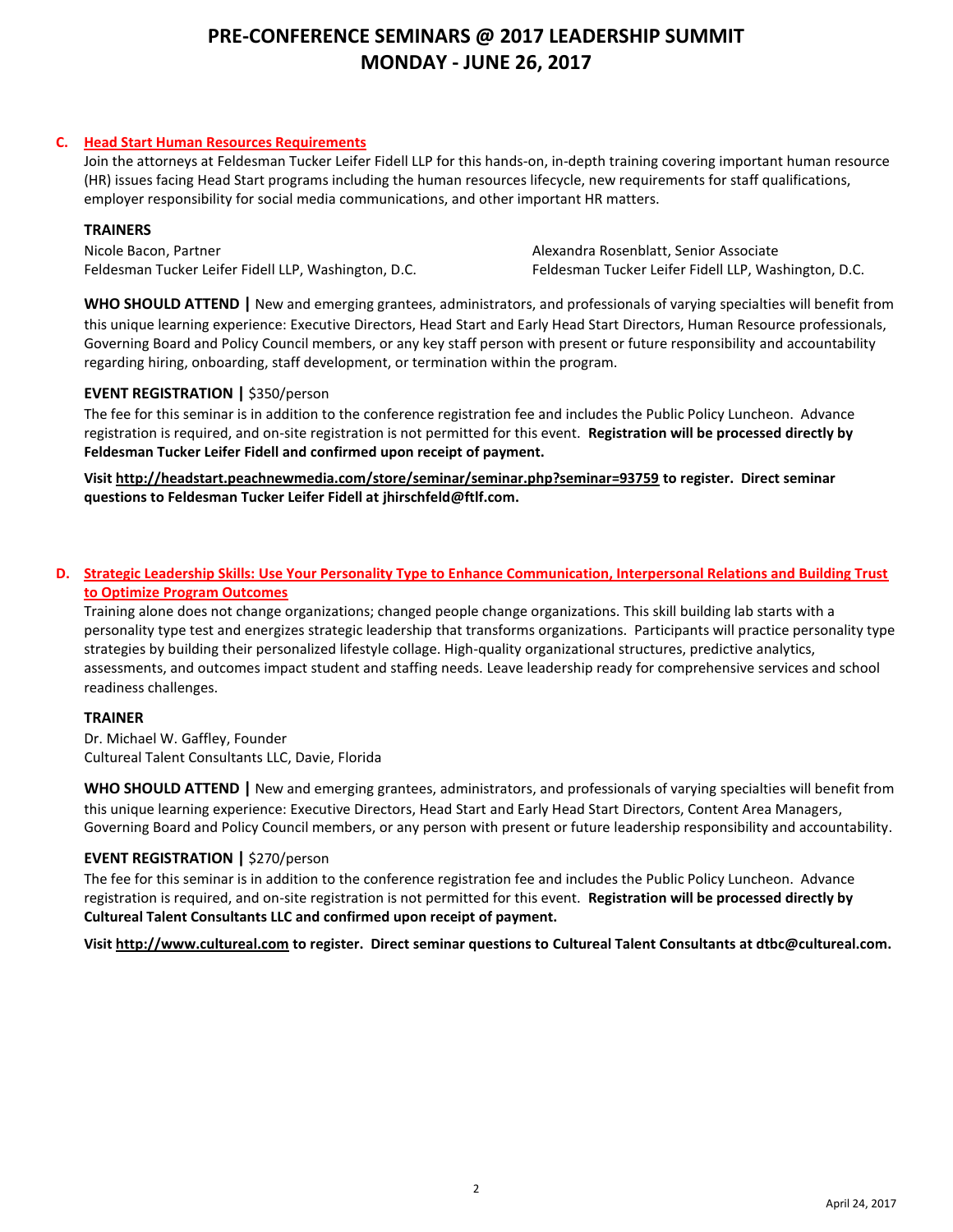# **2017 LEADERSHIP SUMMIT PRE-CONFERENCE SEMINARS ON MONDAY, JUNE 26, 2017**

# **E. Intentional Coaching: A Strength-based Approach for Supporting Families**

Join this engaging and interactive seminar designed to equip family support practitioners with tools constructed for strengthbased coaching to build strong partnerships with families. In addition to examining key elements of goal-oriented relationships, participants will also explore a strength-based coaching approach to create a safe environment for gaining valuable information, promoting family resilience, and the mutual exchange of ideas. Participants will leave with a tool-kit of evidencebased strategies for implementing constructive dialogue that invites meaningful engagement, recognizes family strengths and diverse needs to set the stage for successful goal-setting.

## **TRAINER**

Deborah Minter, President Minter Consultants, College Park, GA

**WHO SHOULD ATTEND |** New and emerging grantees, administrators, and professionals of varying specialties will benefit from this unique learning experience: Executive Directors, Head Start Directors, Family Services Managers and family support staff, Governing Board and Policy Council members, or any person with present or future leadership responsibility and accountability.

# **EVENT REGISTRATION |** \$275/person

The fee for this seminar is in addition to the conference registration fee and includes the Public Policy Luncheon. Advance registration is required, and on-site registration is not permitted for this event. **Registration will be processed directly by Minter Consultants and confirmed upon receipt of payment.** 

**Visi[t https://www.regonline.com/builder/site/Default.aspx?EventID=1983739](https://www.regonline.com/builder/site/Default.aspx?EventID=1983739) to register. Direct seminar questions to Minter Consultants at debormn@aol.com.**

## **F. Train the Trainer: Exploring Self-Sufficiency**

This seminar utilizes a train-the-trainer format focusing on the Office of Head Start's (OHS) parent, family and community engagement outcomes to help parents reach their goals. The Exploring Self-Sufficiency curriculum will assist staff in the development and implementation of family partnership agreements in accordance with OHS engagement outcomes. Registration fees include a hard and digital copy of the curriculum, leader's guide, and certificate of participation.

#### **TRAINER**

Mable Jones, M.Ed., Consultant The Jones Connection, Atlanta, GA

**WHO SHOULD ATTEND |** New and emerging grantees, administrators, and professionals of varying specialties will benefit from this unique learning experience: Executive Directors, Head Start and Early Head Start Directors, Family Services Manager and Family Advocates, Content Area Managers,, Governing Board and Policy Council members, or any person with present or future leadership responsibility and accountability.

# **EVENT REGISTRATION |** \$425/person

The fee for this seminar is in addition to the conference registration fee and includes the Public Policy Luncheon. Advance registration is required, and on-site registration is not permitted for this event. **Registration will be processed directly by The Jones Connection and confirmed upon receipt of payment.**

**Visi[t http://mablejones.wixsite.com/thejonesconnection](http://mablejones.wixsite.com/thejonesconnection) to register. Direct seminar questions to The Jones Connection at mablejones@aol.com.**